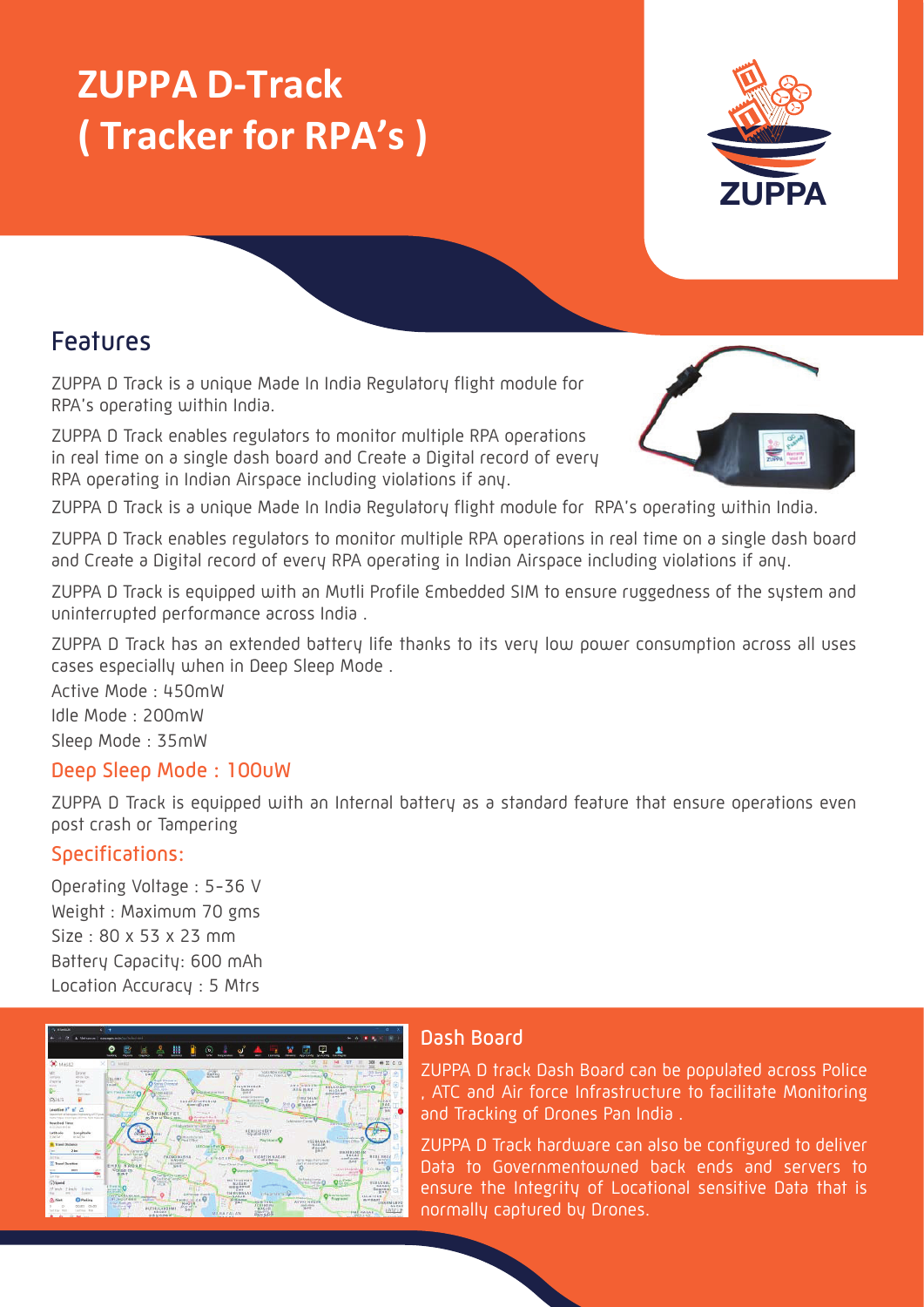### About Us

ZUPPA's Indigenously Developed Deep Tech AI Technology of "SYSTEM OF DISSEMINATED PARALLEL CONTROL COMPUTING IN REAL TIME " is Globally Unique and powers its range of truly Indian products.

ZUPPA is India's Only Design to Delivery Embedded System Manufacturer whose activities cover the Entire Value Chain ( PCB Design >> Firmware Development >>Software & UI Development >> Prototyping >> QC Structures >> Manufacturing )

ZUPPA has evolved thanks to Financial Support under TIFAC-SIDBI Srijan Innovation Fund to be an Auto Industry Certified Product Manufacturer & Beyond

ZUPPA's Manufacturing and R&D Facilities at Chennai Employs over 40 Engineers operating IP 610 Compliant Electronic Manufacturing Facility . ZUPPA's proven Supply Chain Currently ensures uninterrupted production of over 3000 VTS/Month

ZUPPA's Growing Marketing and Service support network covers South India extensively with offices in Tamilnadu , Kerala & Maharashtra ( Pune ,Navi Mumbai)with plans for setting up offices in Delhi , Hyderabad and Bengaluru.

| Features Ready For Immediate Implementation : V1                                                                                                                                                     |                                                                                                                                                                               |  |
|------------------------------------------------------------------------------------------------------------------------------------------------------------------------------------------------------|-------------------------------------------------------------------------------------------------------------------------------------------------------------------------------|--|
| Feature                                                                                                                                                                                              | Purpose                                                                                                                                                                       |  |
| Remote Monitroing(GPRS/GPS) of<br>Parameters:<br>a) Position<br>b) Speed<br>c) Heading/Course<br>d) Altitude(MSL)<br>e) Voltage Of Battery (Volts)<br>f) GSM Signal Strength<br>g) GPS HEALTH STATUS | To monitor the drone and its flying<br>characteristics remotely from a desktop or<br>mobile Terminal                                                                          |  |
| Dynamic Geofence Montoring & Deviation<br>Alerts                                                                                                                                                     | To Monitor and Highlight Deviations of Drone<br>in terms of Position from Flying Point                                                                                        |  |
| Dynamic Altitude Fencing                                                                                                                                                                             | To Monitor altitude of Drone and highlight<br>deviations                                                                                                                      |  |
| Remote Command & OTP based Device<br>Activation / Deactivation                                                                                                                                       | Remotely Tracking device can be Activated or<br>Deactivated, ie: if drone is flown when device<br>is deactivated(NPNT command NOT Received)<br>then alerts shall be generated |  |
| Variometer / Barometric Altitude Readings                                                                                                                                                            | This is so as to give Overall Altitude Resolution<br>of 10cm                                                                                                                  |  |
| 3 Axis IMU(Intertial Measurement Unit) to<br>provide Realtime Heading Updates & XYZ<br>Angular Updates                                                                                               | used to monitor movement of drone                                                                                                                                             |  |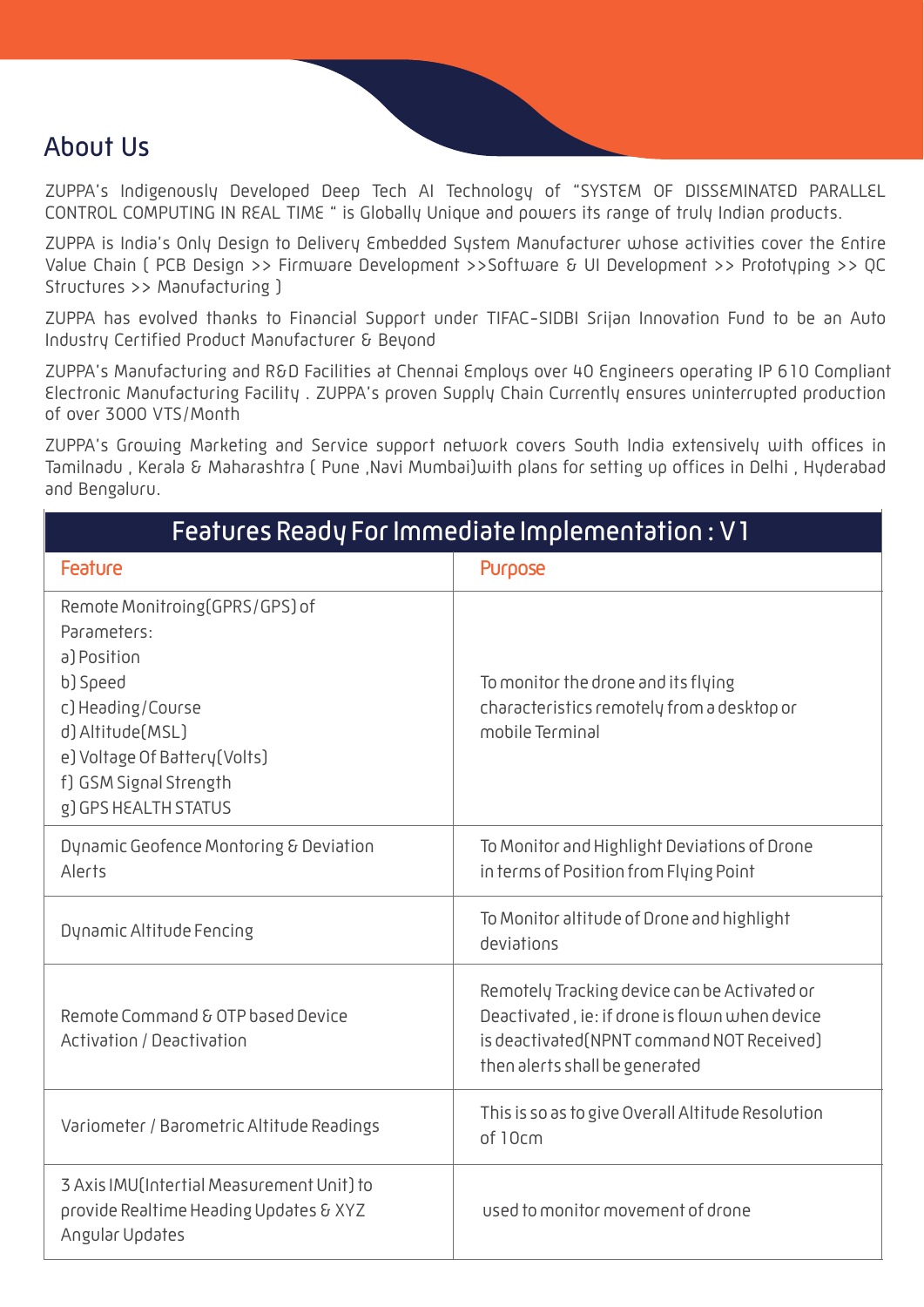## Features Ready For Immediate Implementation : V1

| Feature                                                                      | Purpose                                                                                                                                         |
|------------------------------------------------------------------------------|-------------------------------------------------------------------------------------------------------------------------------------------------|
| Crash Alert Through Accelerometer Impact                                     | Measure G-Force & Acceleration to provide<br>good estimate of CRASH                                                                             |
| Upto 6 TCP/IP Server Connections & 1 HTTP-<br>POST Connection simulatneously | Used to transfer data to multiple servers                                                                                                       |
| 700 mins or 4000 LOG point to record if GSM<br>Signal absent when flying     | Used to log flight path and transfer to server                                                                                                  |
| Internal Battery Backup of 24 Hrs (Continous<br>Transfer)                    | Used to notify when device is fitted/removed<br>from drone                                                                                      |
| Distance From Home Indication & Distance<br>Exceed Alert                     | Used to montior distance from HOME POINT<br>(Point at which drone took OFF)                                                                     |
| 45 Internally Programmable Geofences                                         | Internally programmable Geofences for<br>Monitoring Purposes on Device                                                                          |
| AGPS - Assisted/Argumented GPS Location<br>and Position Acqusition           | Used to Give FAST GPS FIX and Provide<br>Approximiate Location (upto 100m) when gps<br>signal not present(GSM Triangulation)                    |
| SMS FallBack Facility & SMS Alerts From<br>Device                            | If Internet is Not Available SMS can be used to<br>transfer data to Server, Additionally Alerts can<br>be provided directly from device via SMS |
| Bluetooth 3.0 or Higher Enabled                                              | Device has Bluetooth 3.0 or Higher option to<br>provide pairing option with PHONE                                                               |
| Remotely Programmable Digital Outputs: 2<br><b>Nos</b>                       | Remotely Programmable Digital Output for<br>switching purposes                                                                                  |
| MOBILE APP & Multiple DASHBOARDS for<br>end users and regulators             | Multiple Programmable Dashbaords for<br>Regulators and Mobile APP for end users can<br>be provided                                              |
| OTA - Remote Updates for OS and<br>Applications                              | To keep device Future Ready                                                                                                                     |
| USB - Power Option                                                           | Can be powered up thru USB Port                                                                                                                 |